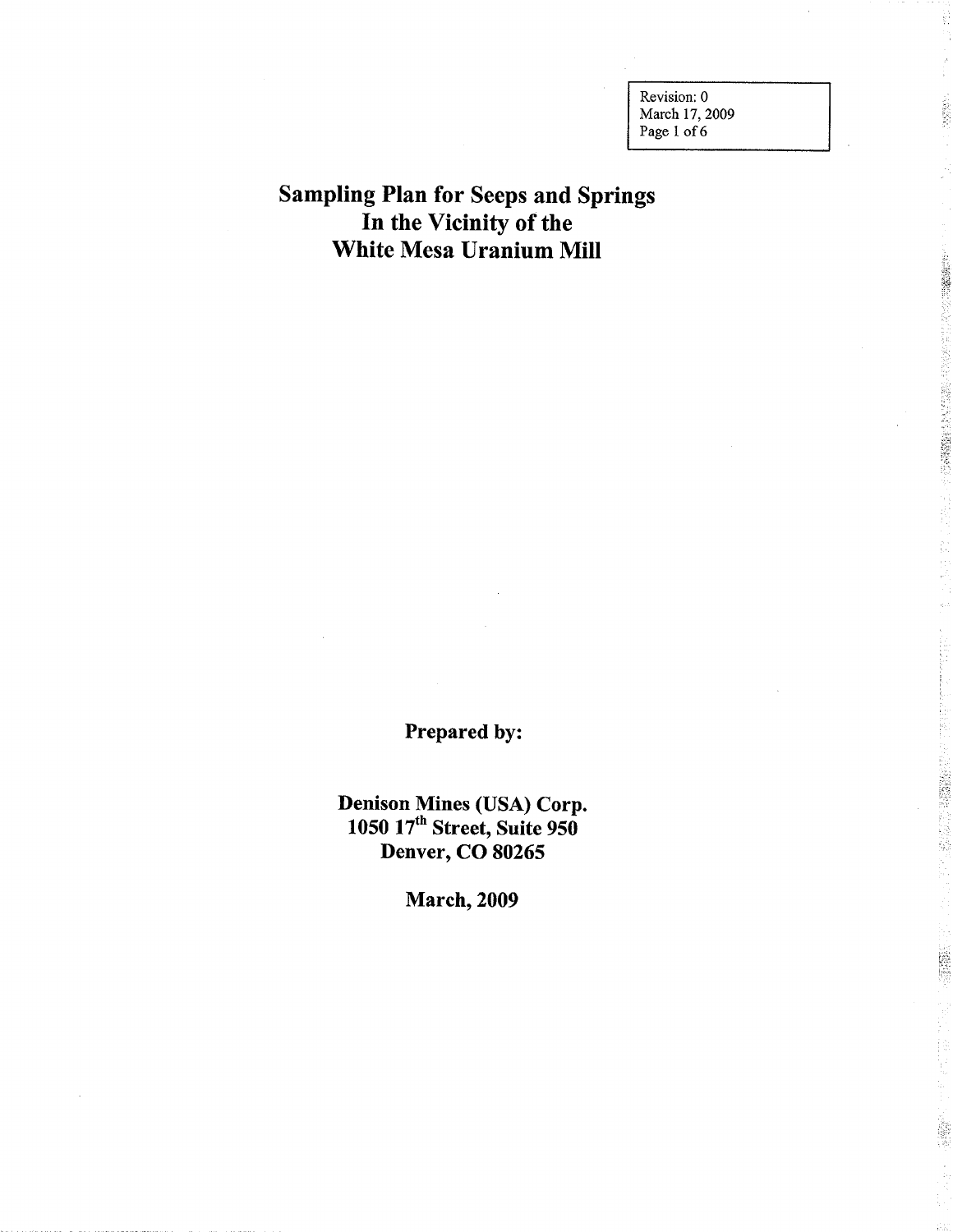Revision: 0 March 17, 2009 Page 2 of 6

 $\frac{1}{4\pi}$ 

 $\label{eq:2} \frac{1}{2}\sum_{i=1}^n\sum_{j=1}^n\left(\frac{1}{2}\sum_{j=1}^n\frac{1}{2}\sum_{j=1}^n\frac{1}{2}\sum_{j=1}^n\frac{1}{2}\sum_{j=1}^n\frac{1}{2}\sum_{j=1}^n\frac{1}{2}\sum_{j=1}^n\frac{1}{2}\sum_{j=1}^n\frac{1}{2}\sum_{j=1}^n\frac{1}{2}\sum_{j=1}^n\frac{1}{2}\sum_{j=1}^n\frac{1}{2}\sum_{j=1}^n\frac{1}{2}\sum_{j=1}^n\frac{1}{2}\$ 

 $\frac{1}{2}$ 

计数据数据 计数据数据

ŧ.

医腹股沟 计数据算

清麗

"我们"

# Table of Contents

- 1.0 Introduction and Objectives
- 2.0 Seeps and Springs Sampling Locations
- 3.0 Frequency and Timing of Sampling
- 4.0 Analytical Parameters
- 5.0 Sample Collection Methodology
- 6.0 Reporting

# Figures

Figure 1- Seeps and Springs Sampling Locations

# **Tables**

Table 1- Seeps and Springs Sampling Locations

### **Attachments**

Attachment A- Field Data Record Sheet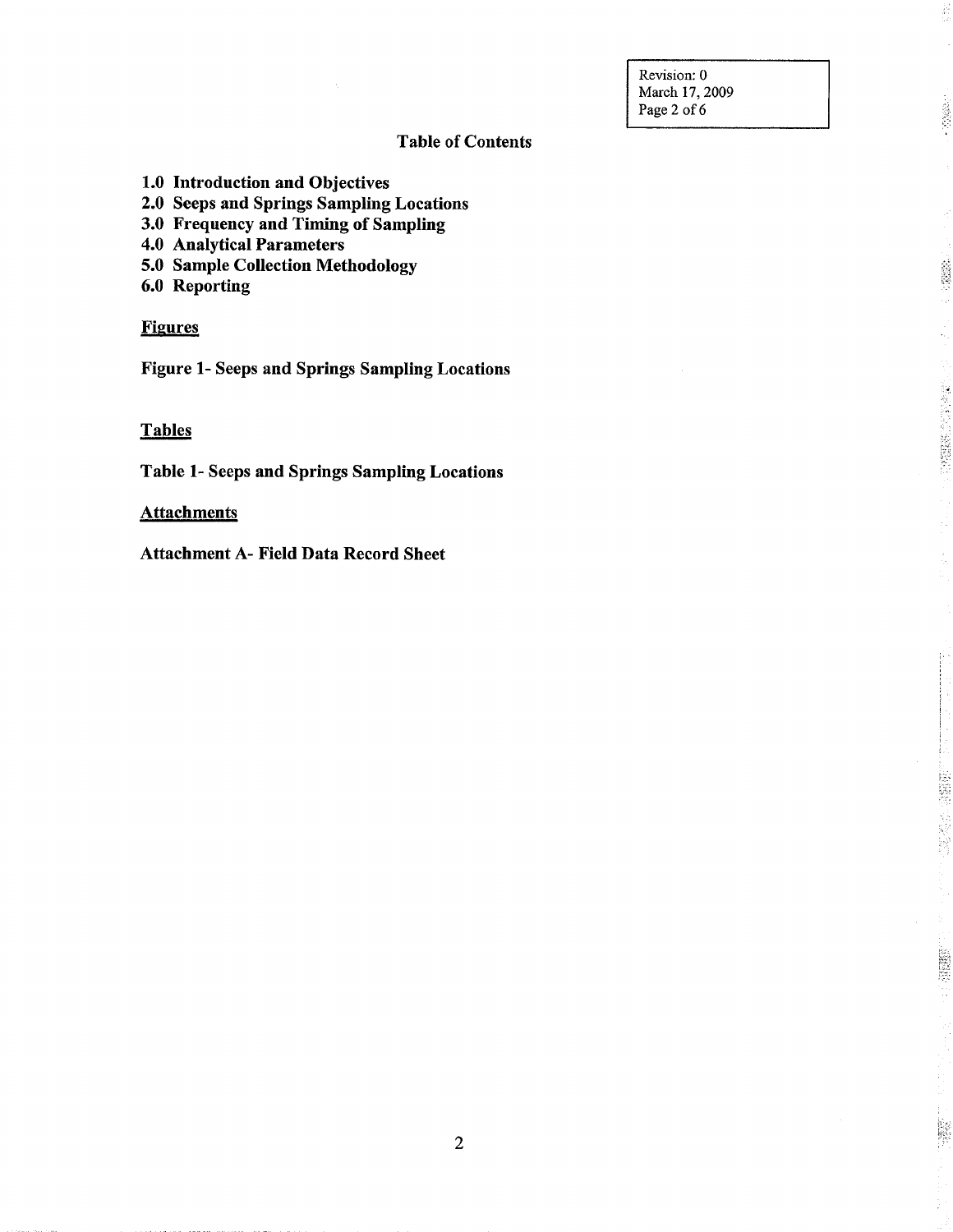Revision: 0 March 17, 2009 Page 3 of 6

1945年10月

入学学

**医硬酸盐** 

#### 1.0 Introduction and Objectives

This work plan describes the procedures for sampling seeps and springs in the area around the White Mesa Uranium Mill site near Blanding, Utah. The work plan is a part of the requirements of Groundwater Discharge Permit ("GWDP") No. UGW370004, initially issued to International Uranium (USA) Corporation (now Denison Mines (USA) Corp., "DUSA") on March 8, 2005. The current GWPD, issued on March 17, 2008, lists the requirements for Seeps and Springs at Part 1.H.9.

### 2.0 Seeps and Springs Sampling Locations

The sampling locations were selected to correspond with those seeps and springs sampled for the initial site characterization performed for the Environmental Assessment and as shown on Plate  $2.6-10$  of the 1978 Environmental Report (the "ER, Dames & Moore, January 30, 1978), plus additional sites located by IUSA (now DUSA), the BLM and Ute Mountain Tribal representatives. Each location was initially surveyed with a hand held Global Positioning System (GPS). In order to confirm these locations, a formal land survey will be conducted under the direction of, and be certified by, either a Utah licensed Professional Engineer or Land Surveyor. The Survey will be in accordance to the commonly accepted professional standards and methods for land surveyors The survey will include State plan Coordinates (northings and eastings) and vertical elevations The surveyed coordinates and elevations of the seeps and springs shall be within  $\mathbf 1$  foot of the highest point of the saturated seepage face on the day of the survey. This seep/spring survey data shall be included in the  $3<sup>rd</sup>$  quarter Routine Groundwater Monitoring Report due on December 1, of each year. The locations are listed below in Table 1 and are shown on Figure 1 attached.

#### Table

| Name                      | Location                      | <b>Elevation, feet above MSL</b> |
|---------------------------|-------------------------------|----------------------------------|
| <b>Corral Canyon Seep</b> | N37° 33.119'<br>W109° 29.211' | 5417                             |
| <b>Corrals Seep</b>       | N37° 29.609'<br>W109° 29.600' | 5166                             |
| <b>Ruin Springs</b>       | N37° 30.100'<br>W109° 31.397' | 5172                             |
| <b>Cottonwood Seep</b>    | N37° 31.351'<br>W109° 32.276' | 5014                             |
| <b>Westwater Seep</b>     | N37° 31.978'<br>W109° 31.394' | 5272                             |
|                           |                               |                                  |

#### Seeps and Springs Sampling Locations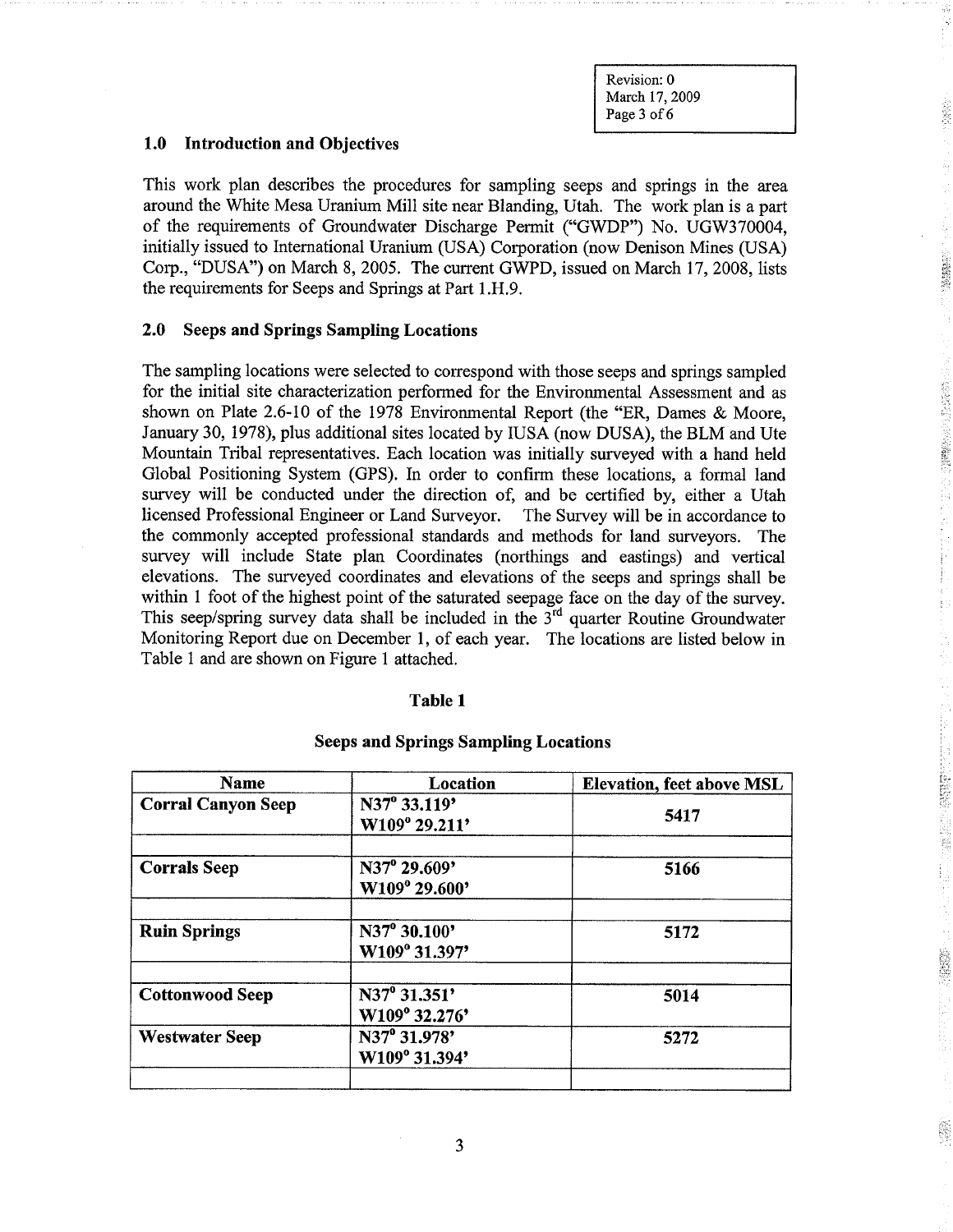Revision: 0 March 17, 2009 Page 4 of 6

锈

755799

| Name                 | Location      | <b>Elevation, feet above MSL</b> |
|----------------------|---------------|----------------------------------|
| <b>Entrance Seep</b> | N37° 32.031'  | 5344                             |
|                      | W109° 29.555' |                                  |

# 3.0 Frequency and Timing of Sampling

Seeps and spring sampling will be conducted on an annual basis and will be scheduled between May 1 and July 15 of each year. This sampling period is aimed at maximizing the opportunity for flow but excludes the potential for surface water influence occasioned by late summer "monsoon" conditions. Denison representatives conducted a reconnaissance visit to the locations listed in Table 1 on June 25, 2008 in order to determine the status of the listed springs and seeps and to evaluate the feasibility of physical development of these locations in order to better accommodate sampling at dry locations. It was observed at that time that water flow was available for sampling at Ruin Springs, Cottonwood Seep and the location named "Entrance". Alternatively, locations known as Corral Canyon Seep and Corrals Seep were entirely dry and the Westwater Seep exhibited only barely moist soil (largely due to its shaded location beneath a rock outcrop). It is Denison's observation that physical development is infeasible at Corral Canyon Seep, Corrals Seep and Westwater Seep. These locations were so dry that flowing water would not be available for sampling even if these locations were to be excavated for location development and sampling purposes. However, for each annual sampling period, these sites will b visited a minimum of three times in order o attempt a sampling. Should a visit reveal a change in conditions at any of these dry locations which would warrant development opportunities, Denison will proceed with limited hand tool excavation to develop the sampling location. Should three annual visits at seeps and springs locations reveal only dry conditions, and a continued absence of physical development opportunities, a sample will not be collected and such conditions (and the inability to sample) will be recorded on the sampling field sheet and reported along with the results of collected samples for that annual sampling event

DUSA will provide at least <sup>15</sup> days notice of site visits for sampling purposes during periods of time when actively flowing locations are likely in order to allow the Executive Secretary to collect split water quality samples of the seeps and springs

## 4.0 Analytical Parameters

Samples will be analyzed for all ground water compliance parameters found on Table of the GWDP including analysis of the volatile compounds included in the Table and with the addition of semi-volatile organic compounds which are not included in Table 2. The lab procedures utilized to conduct the analyses of parameters listed in Table 2 will be those utilized for groundwater sampling and as shown in Section 8.2 in the Ground Water Monitoring Quality Assurance Plan (QAP). For semi-volatile compounds (not listed in Table 2), the analytical procedures will be those indentified in EPA Method 8270. Reporting limits utilized by the laboratory will be required to not exceed the Ground Water Standards. In addition to these laboratory parameters, the pH, temperature and conductivity of each sample will be measured and recorded in the field. Laboratories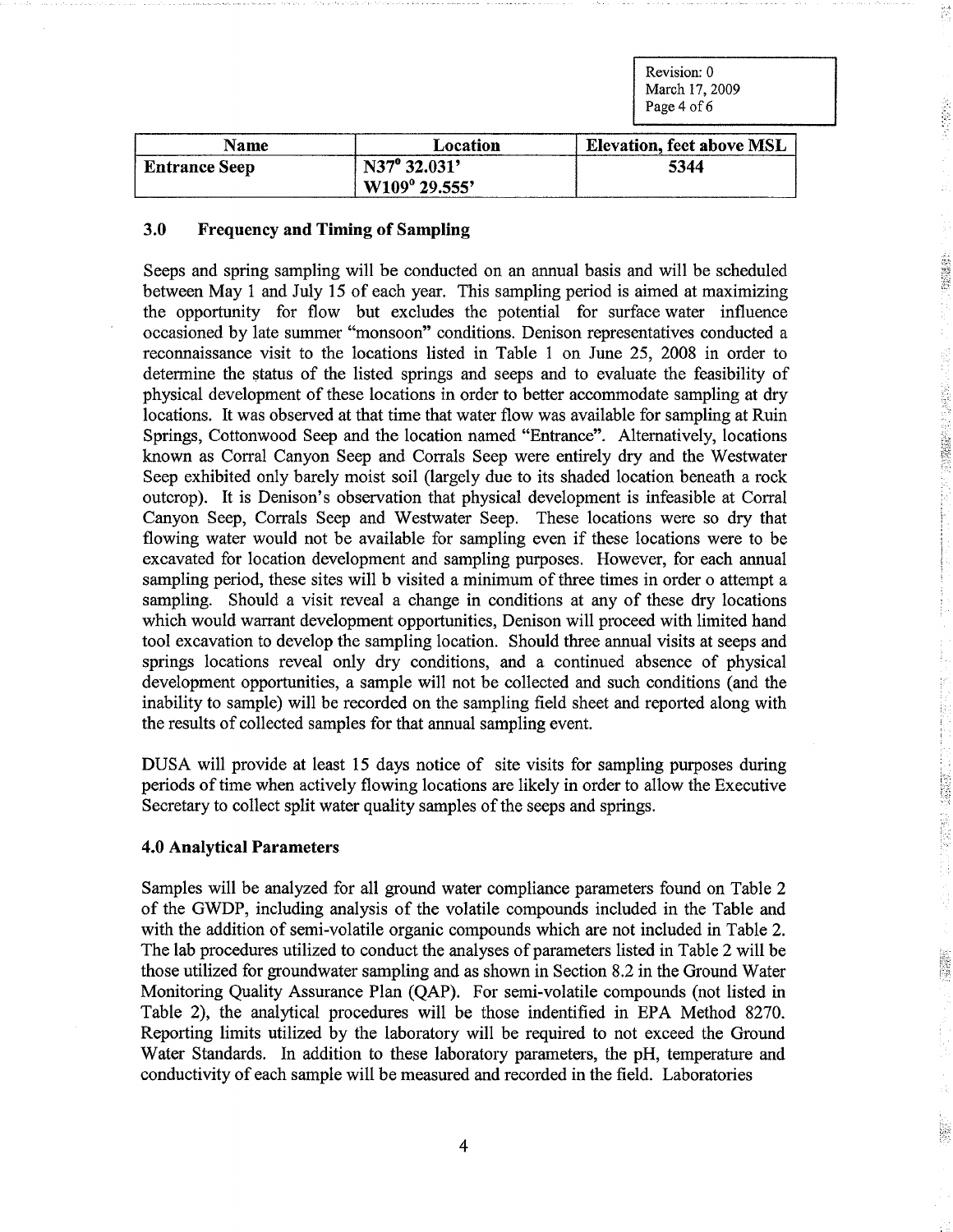Revision: 0 March 17, 2009 Page 5 of 6

19929921

**CONSTRUCTION** 

**COMPANY** 

selected by DUSA to perform analyses of seeps and springs samples will be required to be certified by the State of Utah in accordance with Utah Administrative Code (UAC) R3 l7-6.6.12.A

# 5.0 Sample Collection Methodology

The seeps and springs in the vicinity of the White Mesa Mill generally originate form a perched groundwater zone located in a low-yield formation. As noted above, during any sampling event some or all of the seeps or springs may have either no flow, very limited flow, or insufficient flow to provide the necessary sample volume for all of the required sample analysis. Toward this end, the sampling period and repeat visit protocol outlined in Section 3.0 above have been selected by Denison so as to maximize the ability to collect any groundwater available for sampling at these locations. Such limited flow, and seep or spring environment in general, may impact the quality of any samples that are obtained. Samples will be collected and containerized in the order of the Parameters listed in Table 2 of the GWDP. Should flow be limited to where all containers can not be filled on the initial sampling attempt then repeated sampling attempts will be made at least one time per day until sufficient volume of water is collected to fill all the required containers, or until instructed otherwise in writing by the Executive Secretary..

Whenever possible, sample bottles, particularly those for VOC's and SVOC's shall be filled directly from the seep or spring as means of limiting volatilization of these parameters during sample collection and handling. If the flow environment is such that this is not possible, then a clean stainless steel ladle shall be used to collect water until a sufficient volume is contained in the ladle for transfer to the sample bottle. Similarly, larger volume samples for metals analyses will be collected using the ladle. The stainless steel ladle and any other sampling equipment will be subjected to decontamination procedures for sampling equipment between seep and springs sample locations as outlined in Section 6.2.5 of the QAP...

The seep and springs sample events will be subject to the currently approved White Mesa Mill Ground water monitoring Quality Assurance Plan (OAP). Water quality OC samples will be in accordance with Section 4.3 of the OAP and any corrective actions identified will follow the requirements as outlined in Section 10 of the QAP. In addition, samples analyzed for heavy metals, all other non-radiologics (i.e. fluoride, general inorganics, TDS, total cations and anions) and gross alpha activity will be filtered with a 0.45 micron filter and preserved by the addition of appropriate preservative for the analytical technique the samples will be subjected to and stored at  $4^{\circ}$  C or less prior to laboratory analysis. These data will be reported as dissolved concentrations by the laboratory.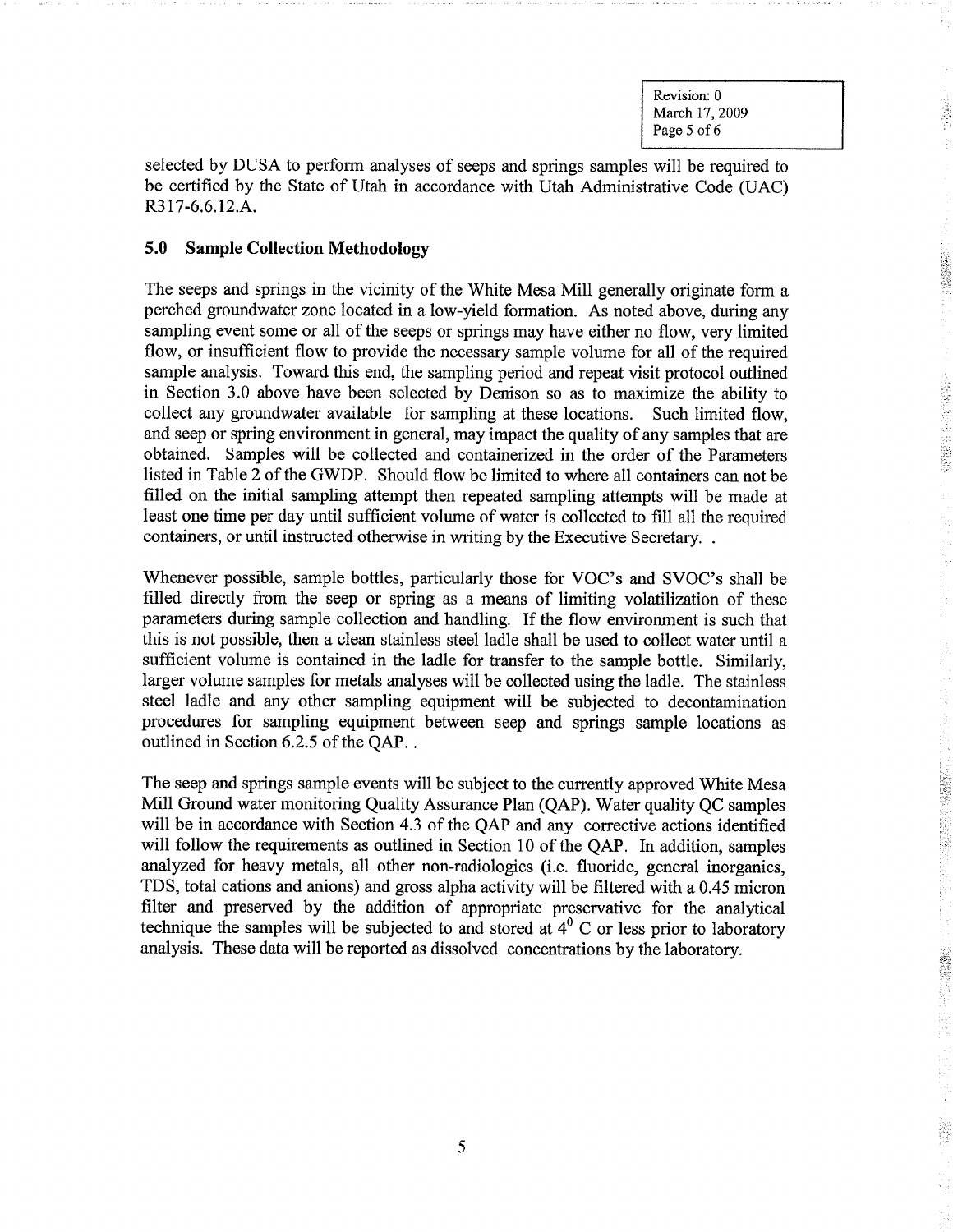Revision: 0 March 17, 2009 Page 6 of 6

3. 3. 3. 3. 3. 3. 4. 4.

(新疆)

中国的经济公司的信息

医腹部 医腹膜膜

## 6.0 Reporting

DUSA will collect seeps and springs samples during the first available sampling period (see section 3.0 above) subsequent to approval of this plan. Each report will: 1) document the sampling event by means of providing the field sheets recorded at the time of sampling; 2) transmit copies of all field measurements and laboratory results; 3) provide a water table contour map that includes water table elevation of all groundwater monitoring wells at the facility and the elevations of the phreatic surfaces observed at each of the seeps and springs sampled; and 4) provide an evaluation and interpretation of the groundwater quality data collected

- The annual seeps and springs monitoring report that will be included with the 3<sup>rd</sup>  $\bullet$ quarter Routine Groundwater Monitoring Report due on December 1, of each year
- The seeps and springs water table contour map will include all water level data measurements from all monitoring wells at the site from the  $3<sup>rd</sup>$  quarter groundwater monitoring event for each year
- The seeps and springs water table contour map shall be at the map scale such that all seeps and springs listed in the Plan and monitor wells at the site may be seen on one map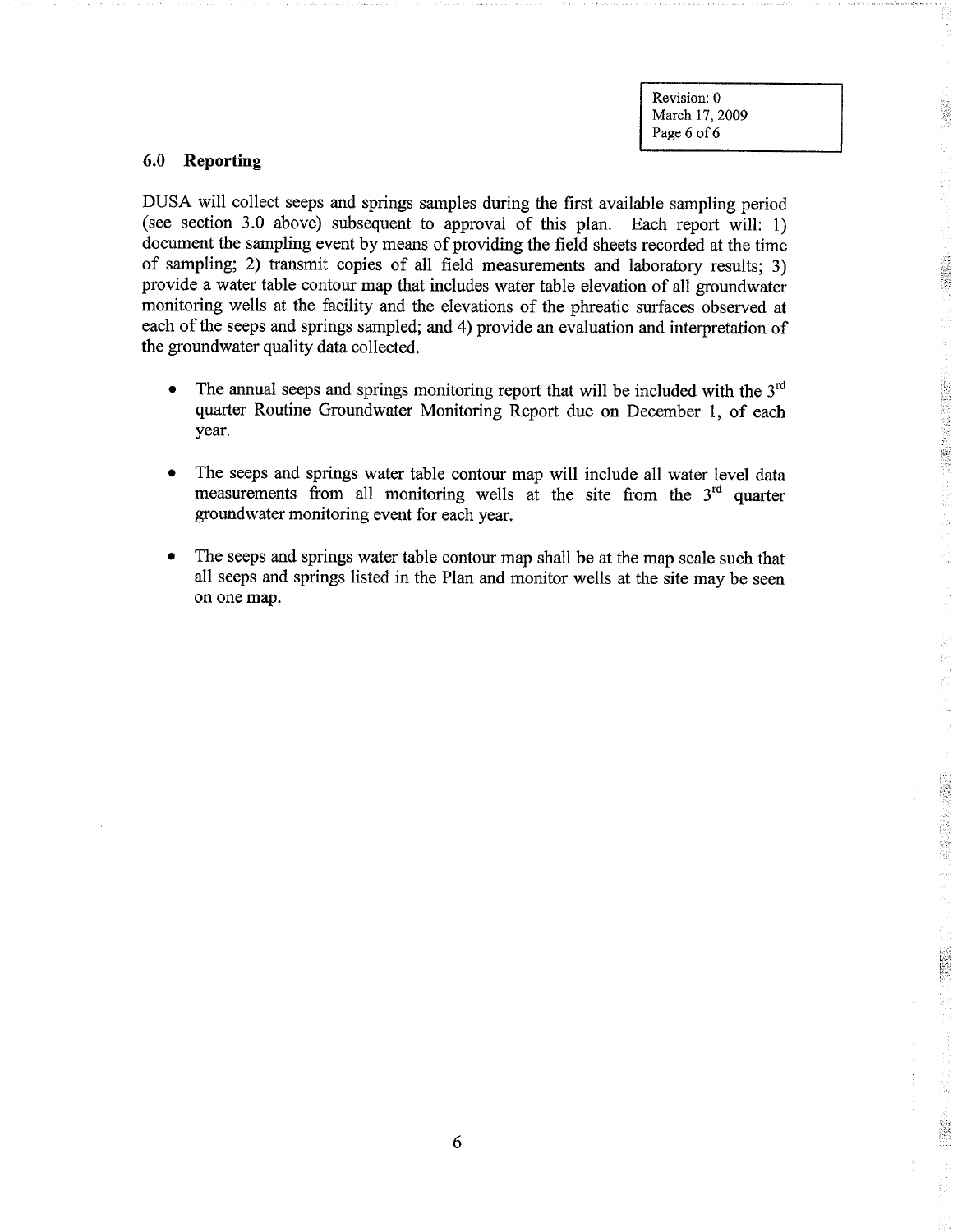#### Attachm Field Data Record-Seeps and Springs Sampling

þ

**NAPRASSES** 

ý.

**14.2010年1期的时间的文化的数据数据。** 

À

H,

| Time and Date of Sample Event:               |  |
|----------------------------------------------|--|
| Seep or Spring Location:                     |  |
| Sampling Personnel:                          |  |
| Weather Conditions at time of Sampling:      |  |
| Sampling Equipment Utilized:                 |  |
| Sampling Method Utilized:                    |  |
| Estimated Seep of Spring Flow Rate:          |  |
|                                              |  |
| Parameters to be Analyzed at the Laboratory: |  |
|                                              |  |
|                                              |  |
|                                              |  |
|                                              |  |
|                                              |  |
| <b>Field Parameter Measurements:</b><br>-pH  |  |
| -Temperature                                 |  |
| -Conductivity                                |  |